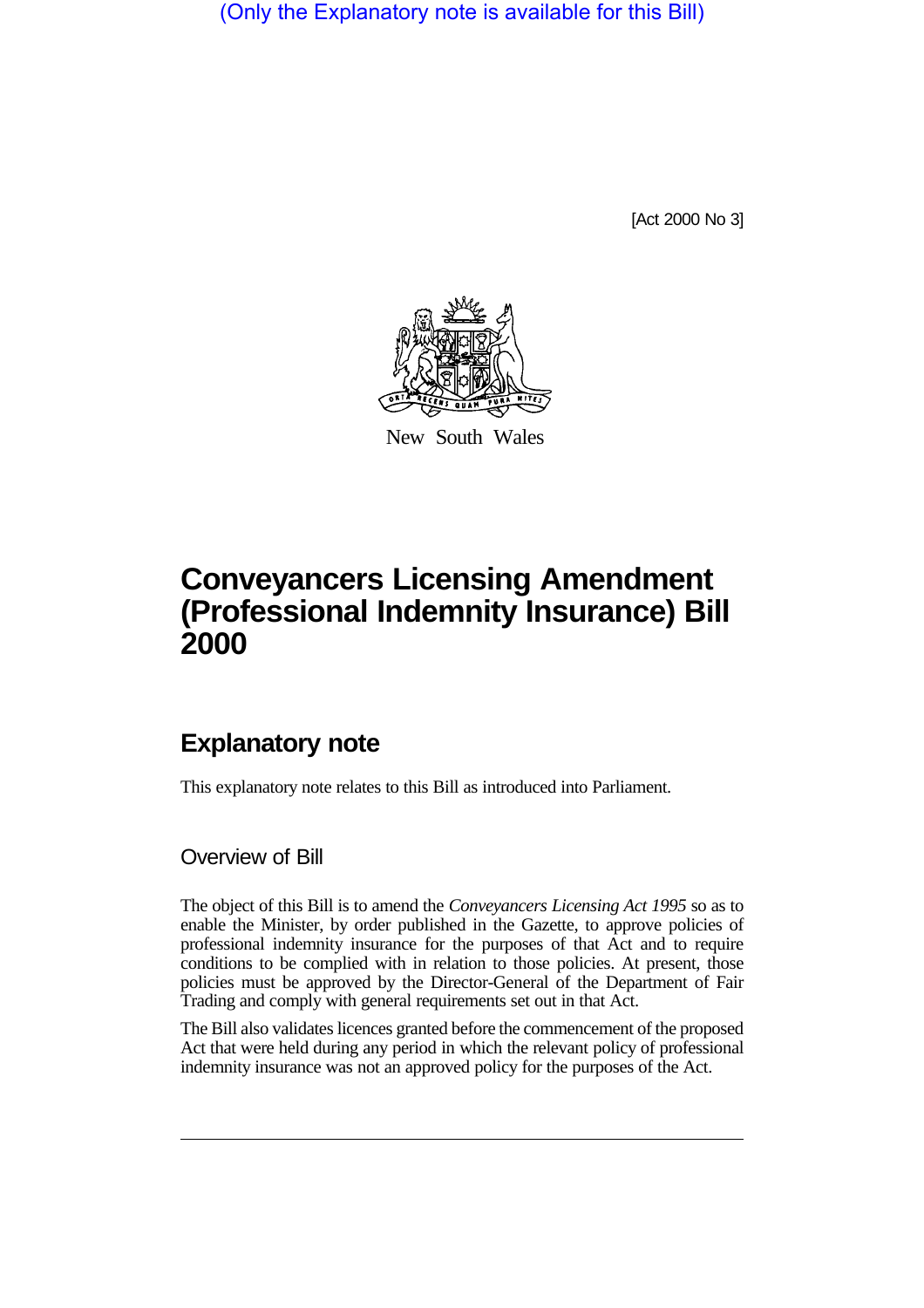Conveyancers Licensing Amendment (Professional Indemnity Insurance) Bill 2000 [Act 2000 No 3]

Explanatory note

### Outline of provisions

**Clause 1** sets out the name (also called the short title) of the proposed Act.

**Clause 2** provides for the commencement of the proposed Act on a day or days to be appointed by proclamation.

**Clause 3** is a formal provision giving effect to the amendments to the *Conveyancers Licensing Act 1995* set out in Schedule 1.

#### **Schedule 1 Amendments**

Section 7 (1) (e) of the *Conveyancers Licensing Act 1995* requires an applicant for a licence under the Act as a conveyancer to satisfy the Director-General of the Department of Fair Trading that the applicant will be covered by an approved policy of professional indemnity insurance during the term of the licence.

**Schedule 1 [1]** amends section 8 of the Act to provide that an *approved policy of professional indemnity insurance* for the purposes of the Act is a policy that is approved by the Minister by order published in the Gazette.

An order under the section may provide that a policy is an approved policy if it complies with any or all of the following:

- (a) it complies with the conditions set out in the order,
- (b) it is described in the order by reference to the insurer and the number of the policy, or identified by other specified particulars.

Provision is also made for certain ancillary matters in relation to an order (such as the date on which the order takes effect).

**Schedule 1 [2]** removes provisions that result in a licence automatically being of no effect during any period where an approved policy of insurance is not in force in respect of the licensee or the licensee has not paid a contribution or levy relating to the compensation fund under the *Property, Stock and Business Agents Act 1941*. In those circumstances, the Director-General of Fair Trading will be able to take action, if appropriate, to suspend or cancel the licence under section 13 of the Act. The amendment is intended to provide certainty as to when a licence is of no effect. This is also relevant to claims against the compensation fund which may only be made in respect of acts or omissions by licensees.